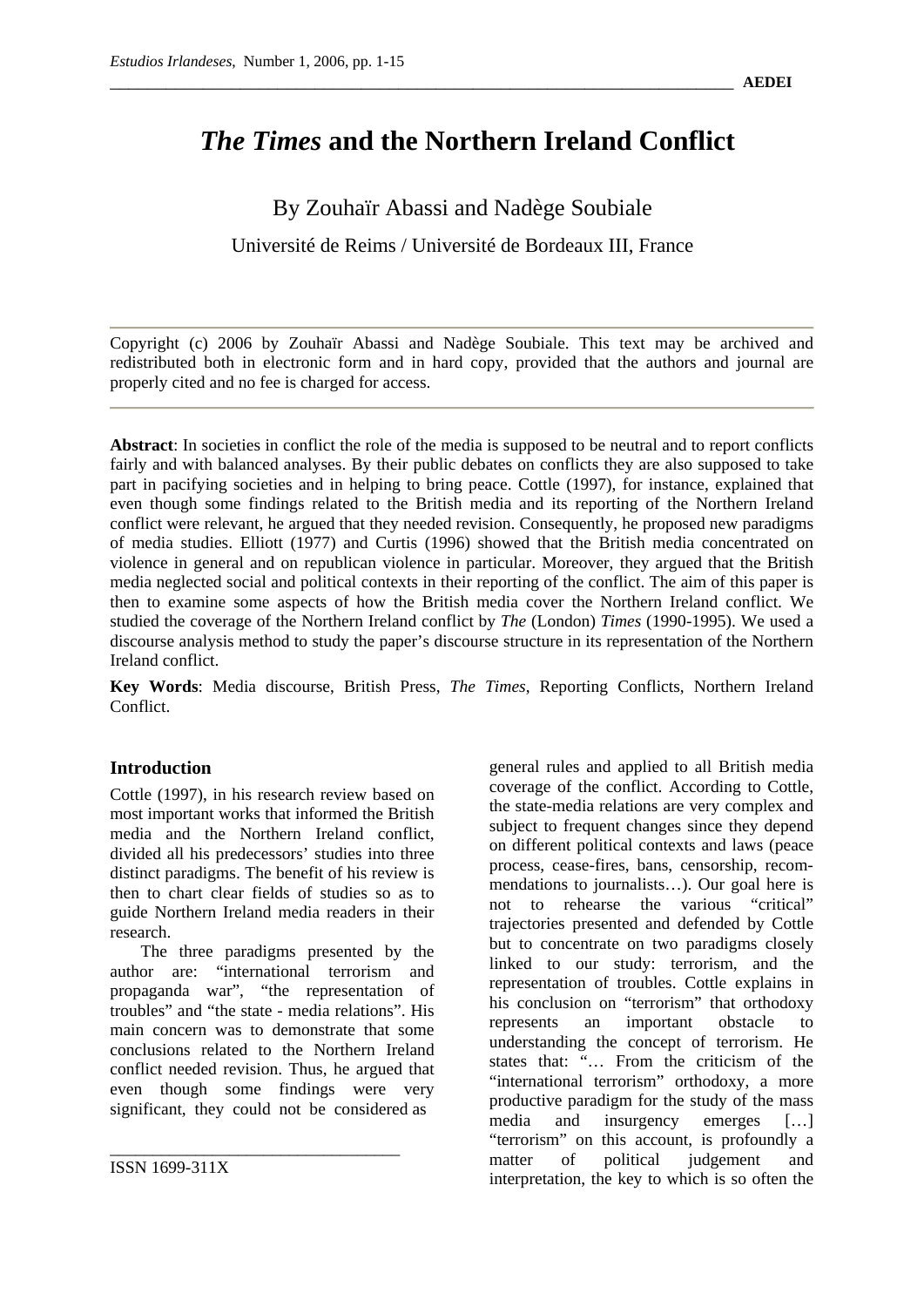claim to political legitimacy. This is not to suggest that all acts of political violence have equal claim for our acceptance, as some clearly do not." (Cottle 1997: 285). However, if Cottle accepts the fact advanced by researchers that acts of state violence are neglected by mass media coverage of conflicts he contested the parallel often made between casualties caused by terrorism and those by governments: "[…] CIA figures for global non-state terrorist killings across the period 1960 to 1980, for example, amounted to 3,368; a figure in stark contrast to those numerous acts of states terror across the same period…" (Cottle 1997: 283)

In his review Cottle also criticizes the theory developed by Curtis (1984, 1986, 1996). In fact, Curtis asserts that the Republican movement in general and IRA terrorism in particular are stigmatised by the British press and that the British army is presented as almost "above the fray". One of the earliest studies on the troubles in Northern Ireland founded on content analysis and conducted by Elliott (1977) showed that the media were attracted by violence, and particularly by the IRA violence. Terrorism was also depicted as the result of inexplicable asocial acts. Curtis later endorsed these findings. For instance, she contends that "Not only does violence, reported in a nonexplanatory manner, dominate the coverage: it is also presented as if it were the almost exclusive preserve of republicans" (Curtis 1996: 310). Thus the stigmatisation of the IRA is highlighted by Curtis who clearly states: "[…] The IRA violence comes to appear the alpha and omega of the problem and Britain's historical and contemporary responsibility is obscured" (Curtis 1984 cited by Cottle 1997: 286). Cottle concludes then on this theory that if the representation of the Northern Ireland conflict has taken this form it is because many researchers such as Elliot and Curtis have emphasised the routine reliance on army information officers and official sources in general. Approached thus, he points to the fact that: "Curtis appears to entertain a form of media/state closure based on shared institutional commitments to the British establishment" (Cottle 1997: 286). Cottle also questions findings endorsing the fact that news reporting is attracted by violence and tending to omit information on the political process and historical context in order to criminalize and depoliticise the Northern Ireland threat. He argues that the Irish and the Northern Ireland press insisted on the political and social background of the conflict and are less attracted by reporting violence: "Media may in fact provide a good deal more variation in their reporting than has sometimes been conceded, which is not to suggest that this reporting is thereby adequate" (Cottle 1997: 286). However, one can note that Curtis' studies concentrated on the British and not the Irish media.

Finally, with our discourse analysis study we tried to flesh out some skeletal findings derived from Curtis and Cottle's explanations and theories. And as Cottle underlines it: "Given the longevity and seriousness of the Northern Ireland Conflict, the mass communications research bibliography is a little thin" (Cottle 1997: 282). We then studied *The Times* and its representation of the Northern Ireland conflict.

#### **1. Representations of conflicts in the press and discourse analysis**

To study representations of armed conflicts in the press, discourse analysis has proven to be both a rich and a rigorous tool. Nevertheless, the French research in this field on political and ideological representations of conflicts in the press often consists of descriptive monographs of corpus elements. Despite the relevance and the richness of such an approach, one couldn't adapt it to the study of a discourse structure. Our main objective by this study was then to highlight not only the content of the *The Times'* discourse but also its structure.

# **2 Statistical methodology in discourse analysis**

Statistical methodology could appear to be an essential tool since, on the one hand, it allows us to define and mark out the lexical and the semantic contents of a given corpus exempt from the researcher's subjectivity (Ghiglione and Blanchet, 1991). On the other hand, thanks to statistical analysis the researcher can have access to the discourse's structural organisation. Thus, for instance, Sergeant (1980), in order to analyse the complete editorials published in 1972 by the national British dailies, used a statistical method called the *Factor Analysis of Correspondences*. Thanks to this method he brought to the fore discourse thematic classes organised around semantic axes named "factors". This statistical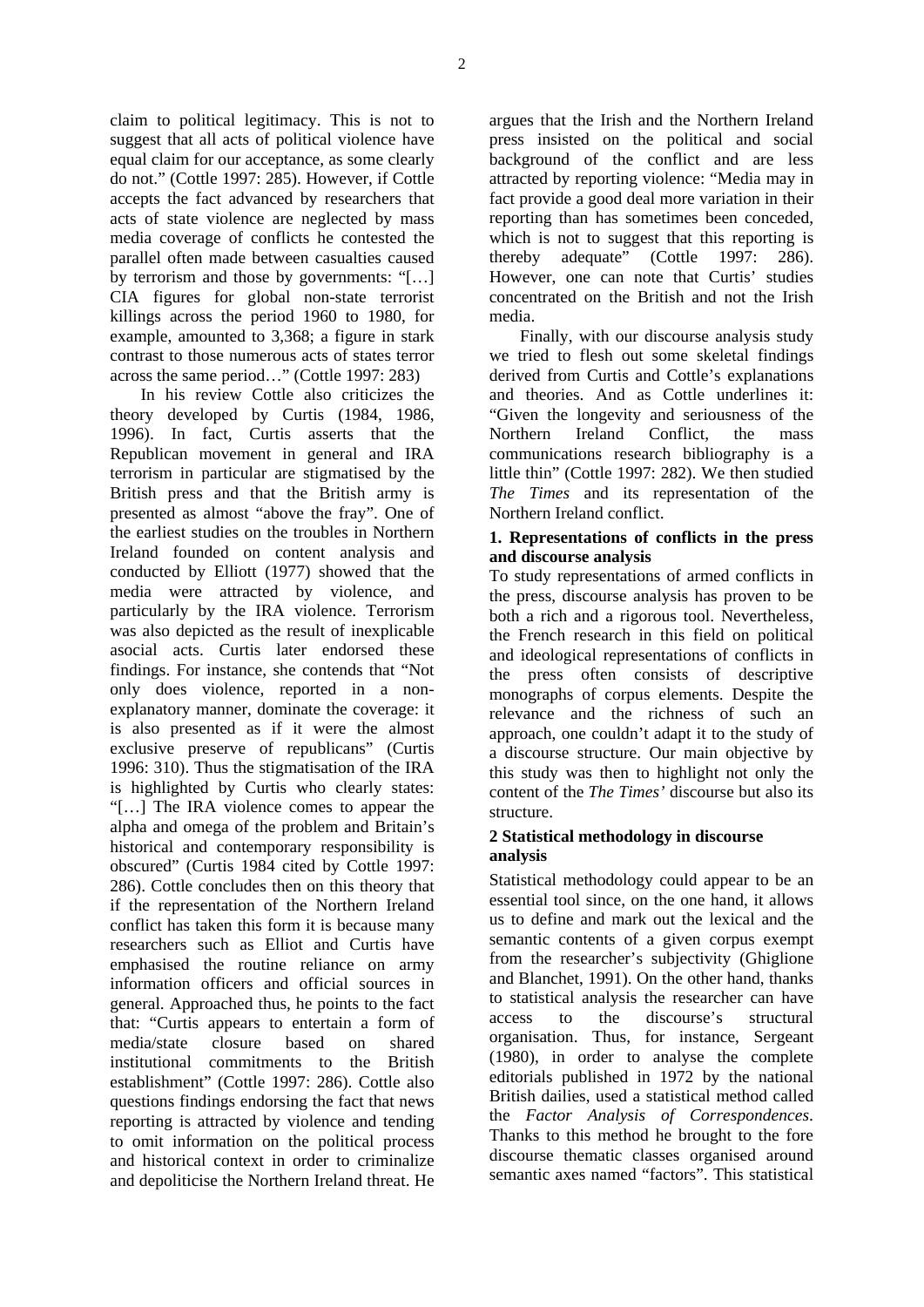method has its origins in the works of Benzecri (1973) on the *Analysis of Correspondence*.

The statistical tool used here is based on the same principles as the *Analysis of Correspondence*. The analysis of *The Times* discourse was achieved thanks to software, which has the name of the method itself: ALCESTE (*Analyse Lexicale par Contexte d'un Ensemble de Segments de Texte)*, designed by a French sociolinguist and engineer, Max Reinert.

Basically, it is a methodology designed for the analysis of literary texts (Reinert, 1990). Nevertheless, it is broadly used in social science research and notably in psychology to analyse interviews and questionnaires (cf. Reinert, 1983, 1986).

Our aim here is not to detail all the statistical analyses in ALCESTE. However, we will just explain, in simple terms, the basic procedure of this software. It consists of a categorization and classification of sets of words related to discourses or texts resulting in a logical discursive structure. This approach is founded on the hypothesis that the discourse's logical structure reflects the logical structure of thoughts. In this way, the discourse structure informs us of the representations associated with a material or symbolic object. Here, we analysed the discourse structure of *The Times* on the Northern Ireland conflict in order to identify the kind of representations this newspaper developed on the conflict.

# **The ALCESTE procedure***.*

First, the software counts up the most frequent words in the whole corpus (texts, discourses…). Second, it proceeds to the calculation of corpus segments, which are named *'elementary context units'* or *ecus*. An elementary context unit is composed of a regular occurrence of words in the corpus. Words are grouped in a textual segment according to their semantic and temporal proximity in the discourse. Segments or *ecus* are grouped together to form a 'lexical class'. Each lexical class has its own semantic field. The researcher then has to analyse the meaning of each lexical class. The higher the number of *ecus*, the more significant is the lexical class.

We studied here the three semantic classes obtained thanks to ALCESTE and presented them in order of importance. The most important class deals with 'terrorism' (836 *ecus*); the second one deals with the 'Northern Ireland Constitutional Status' (557 *ecus*); the

third one deals with '*The Times* and the peace process' (495 *ecus*).

#### **The corpus**

We collected all the editorials linked to the Northern Ireland conflict published in *The Times* from 1990 to 1995 (Abassi, 2001). In that period *The Times* published 105 editorials on the conflict. The six-year period of study seemed to us to be relevant enough to make grounded conclusions on how the quality paper reported on a current conflict. We analysed this corpus using ALCESTE (the results reported in this article represent only a part of the total results of the work).

# **3. Findings and discussion**

Findings showed that *The Times* was far from neutral in its reporting of the Northern Ireland conflict. On the contrary, by its partial discourse, it turned out to be a part of the Northern Ireland conflict favouring the Protestant/Unionist community to the detriment of the Catholic/Republican/ Nationalist one. By analysing the semantic contents of the lexical classes provided by ALCESTE as far as *The Times* was concerned, we ought to be able to gain some insight into the category-forming processes on the Republican movement made by the British paper.

The analysis report obtained using ALCESTE showed four classes of discourses, which highlighted the organisation of the structure of *The Times*' discourse. The discourse of *The Times* was then evaluated in quantitative terms, which means the number of the categories or classes and the number of *elementary context units* - the most frequent words in the classes. The nature of the discourse and the representations in *The Times* of the Northern Ireland conflict could therefore be observed in the lexical contents of the classes obtained by ALCESTE.

# **3.1. Analysis and interpretation of The Times discourse**

The analysis of the semantic fields obtained by ALCESTE revealed that each semantic class had a particular thematic axis as far as the Northern Ireland conflict was concerned. The semantic fields showed that during the peace process *The Times* focused on terrorism in Northern Ireland and on the Republican Party, Sinn Féin. Northern Ireland terrorism was closely if not exclusively linked to the IRA. Sinn Féin was negatively represented and its efforts for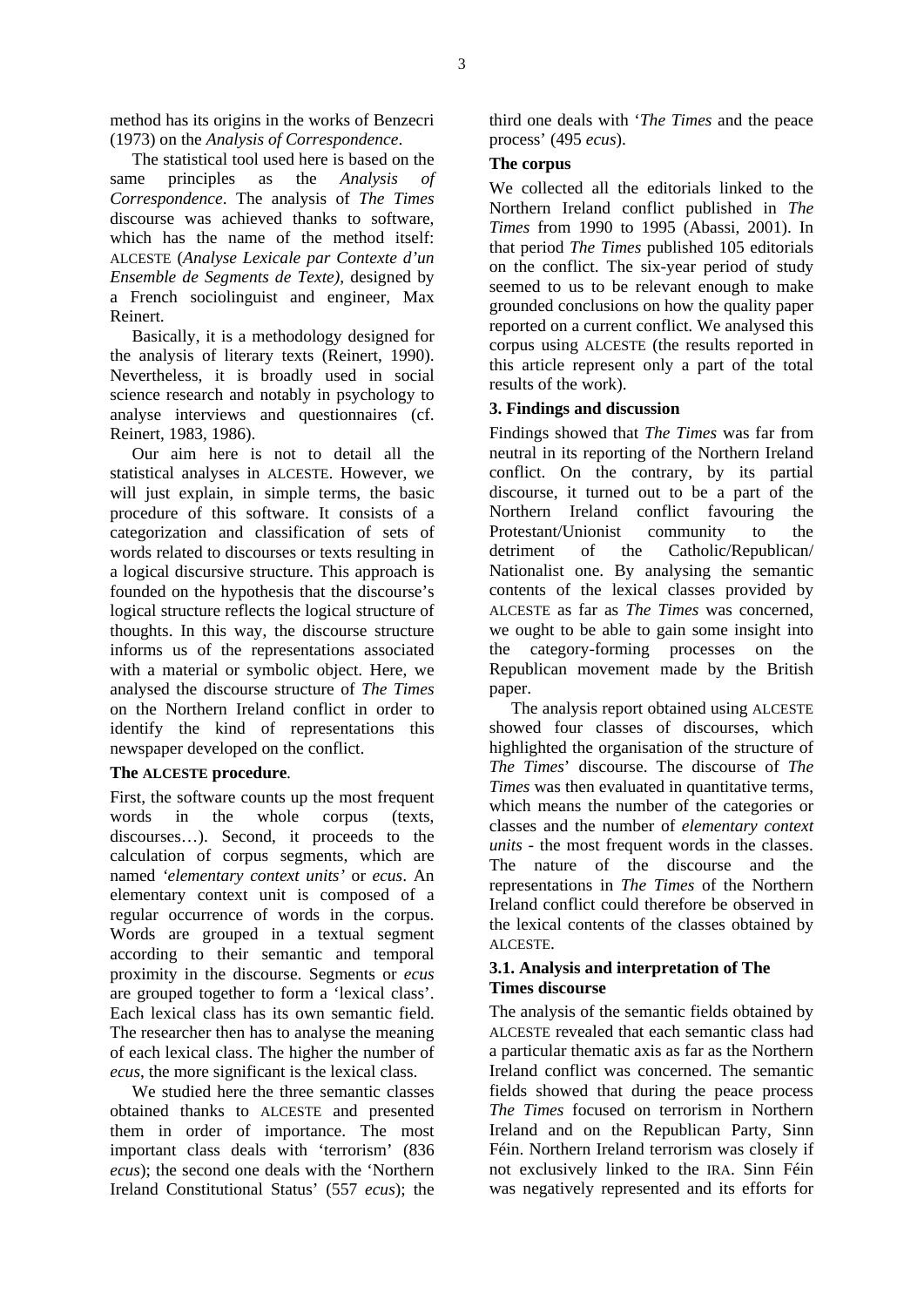peace were systematically undermined. The reader could feel as if the conflict was between only two parties: the British government against the Republican Party and its terrorist wing the IRA. What emerged then was that the other parties involved in the conflict, such as the loyalist terror organisations (UDA, UVF or UFF) or Paisley's unionist party DUP, were overshadowed. Also, the moderate parties in Northern Ireland, both nationalist and unionist were neglected in *The Times* discourse in order to favour a focus on terrorism, especially that of the IRA. This attitude reflected *The Times* discourse strategy founded on what Cottle (1997) called the "*Terrorism Paradigm*".

#### **3.2. Terrorism Republican Terrorism**

It is very significant to note that the biggest semantic class in *The Times* ( 836 *ecus [1](#page-3-0)* ) dealt exclusively with "terrorism", "acts of terror" and their denunciation. This focus on terrorism was more specifically linked to the three years 1990, 1991 and 1992.

A close examination of the excerpts that constituted the lexical content of the semantic class showed several interdependent dominant aspects in *The Times'* representation of Northern Ireland terrorism. Almost all the editorials published on terrorism by *The Times* were closely linked to the IRA. Like the British government's official "line" on Northern Ireland, that of the major newspapers in Britain – *The Times* included – held the problem to be a sectarian conflict between recalcitrant religious groups kept apart only by the intervention of Britain. The view of Britain was that of a detached, patient, and objective arbiter doing its best to convince two irrational, hate-filled communities to live together in harmony. Constantly undermining these noble efforts was the IRA, portrayed as a gang of mindless criminals and psychopaths bent on destruction. An editorial<sup>[2](#page-3-1)</sup> in *The Times* on June 9<sup>th</sup> 1992, entitled KEEPING SECRET, stressed what it considered the main traits of these criminals:

1

The IRA is a Northern Ireland gangster culture whose activities in Britain are, and should be treated as, those of common criminals. The existing directive to MI5 grants to the IRA the glamour of seeking to "undermine or overthrow democracy"… The IRA is accorded this quasi-political status largely because ministers are fed up with the police and have decided to let MI5 off the leash (…) Terrorists are tribal killers, psychopathic assassins and student anarchists.

*The Times* also placed the IRA in an "animal category" thus the IRA leave the "human race sphere" to become laboratory rats. *The Times* summed it up in an editorial entitled "BLAST DAMAGE" (26/04/1993):

...But the Bomb-carriers of the IRA, their minds still maddened to obsession like laboratory rats, will go elsewhere….

With this metaphor *The Times* suggested the eradication of the IRA or the confinement of its members to laboratory/prison since they are like infected laboratory rats and if they are left free they can propagate damage.

During the first Gulf War, this portrait (of the IRA) was touched up somewhat by the rising concern over "international terrorism"; into the picture were dutifully painted various "links" with other equally anathematised groups or individuals, such as the Palestinian PLO, Hamas, Saddam Hussein and even Hitler and his Nazi party. In an editorial dated (08/02/1991) and entitled "RESISTING TERROR", *The Times* report ran:

Many in the West reacted to Saddam's threats by instantly capitulating. They have permitted him to alter their lives and social behaviour, generating a neurosis of doubt as to whether the war is worth fighting, whether beating a distant dictator merits the dislocation, the recession, the fear. Such doubt is soil in which defeatism grows. It is the greatest single threat to victory…. Killers can strike when and how they choose…There will be more such attacks, whether from the IRA or from Saddam Hussein. They are the unavoidable response of an embattled enemy.

World War II was also very present in *The Times* editorials when it came to analysing the IRA's acts of terror. The following excerpts published in *The Times* ("BY THEIR DEEDS", 31/07/1990) making analogies between the IRA's attacks and WWII are very illustrative of the daily tone:

<span id="page-3-0"></span><sup>1</sup> *ecu*: As explained before, an elementary context unit (*ecu*) is composed of words grouped together to form a segment of a corpus.

<span id="page-3-1"></span><sup>&</sup>lt;sup>2</sup> All the excerpts of editorials cited in this article are extracted from the corpus of Abassi's PhD (2001).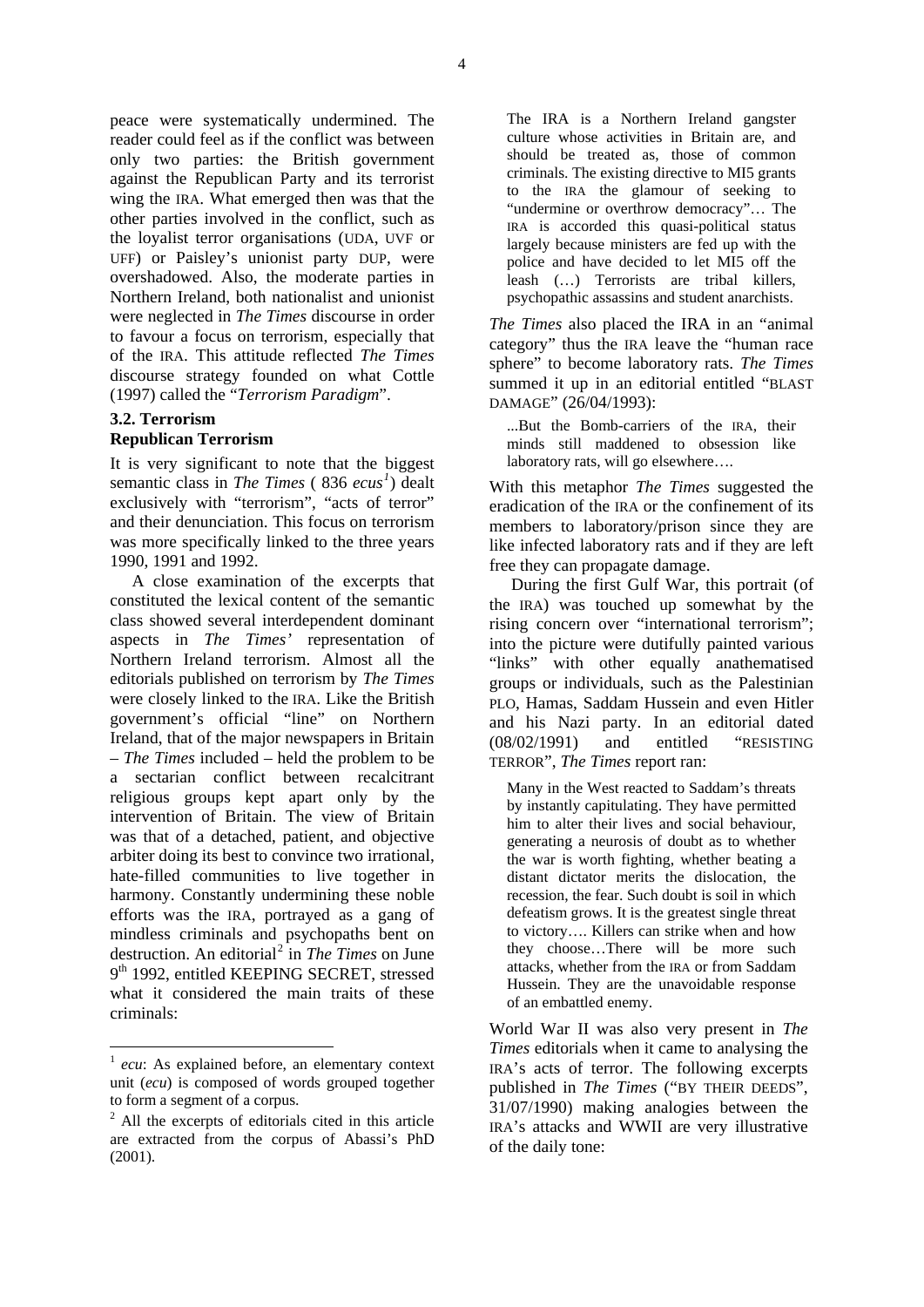The IRA has shown it will kill anybody who makes a convenient symbolic target, whether soft or hard… It is to assert that there is no resolution of conflicting viewpoints other than through the gun and the bullet… Hardly since the birth of Nazism has Europe seen so blatant a repudiation of democracy in favour of force…

Or when *The Times* editorialised "BUSINESS AS USUAL" (27/06/1990):

London is approaching the  $50<sup>th</sup>$  anniversary of the start of the blitz. Before the war it was military dogma that massive aerial bombardment would rapidly and inevitably undermine civilian morale to the point where a government would have to sue for peace. The lesson was in fact the opposite. The experience of the latter part of 1940 – far more testing than anything the IRA could perpetrate – stiffened the popular will for the long haul ahead.

Equally, we can also quote another editorial dated 17/12/1991 and entitled "THE IRA CHRISTMAS CARD" that illustrates the editorial line of *The Times* on this issue: "The spirit of the 1940's lives on".

Another analogy often used by *The Times* in its discourse to defend its struggle against international terrorism is the comparison between on the one side the democratic and legitimate states (Britain/Israel) and on the other side the forces of destruction (IRA /PLO and Hamas). The report in *The Times* on February  $18<sup>th</sup>$  1992, entitled "DEADLY DEBITS", explained:

In reacting to this violence, both Britain and Israel make great play of their espousal of democracy and the rule of law….

Very significantly, this dualism of conflict opposing democracy to subversion is often coupled with the pronouns WE (British, democratic, and civilised states) and THEY (terrorists, anti-democratic criminals).

This consensus has excluded from debate on Northern Ireland the other view, which might loosely be termed the "republican" analysis. In one form or another, this view is accepted by all non-Unionist political parties in Northern Ireland. It sees the Northern crisis as the offspring of the partition of Ireland (1920), and the conflict as political rather than religious. It holds that as long as Britain maintains a presence in Northern Ireland, the problem will never be solved and argues that in the long term the only hope for permanent peace and stability is some kind of unified state. They differ in that while the establishment parties such as the Nationalist SDLP do not think that violence is justified in achieving the goal they share, the IRA does. We do not propose to discuss this view here.

# **Loyalist Terrorism**

When *The Times* dealt with the Protestant paramilitaries, the treatment usually followed lines rather different from those typically applied to the IRA. It is extremely doubtful, for instance, if even attentive readers would be aware of the names of the Protestant paramilitary groups, never being able to discern, from what they read, their actual role in the Northern Ireland violence. The major Protestant paramilitary groups are the Ulster Defence Association (UDA), the Ulster Volunteer Force (UVF) and the Ulster Freedom Fighters (UFF). The UDA, a legal organisation with headquarters in East Belfast, was outlawed by the British government only in 1992. It was formed in 1971. At one time in mid-1972 it claimed about 20,000 members (Rolston & Miller 1996: 384).

What is noticeable is how little attention was paid to the loyalist campaign of terror during the 1990s, especially when in 1992 loyalist killings outpaced those committed by the IRA. Significantly, in 1991, the loyalist campaign was particularly murderous. O'Brien (1997: 123) explains:

Re-equipped and re-organised loyalist paramilitary groups, the UDA and UVF, in 1991, killed 40, compared to 47 by the IRA. and in 1992, for the first time, loyalist killings outstripped those of the IRA.

Furthermore, O'Brien has noted that on February  $5<sup>th</sup>$  1992, the UFF killed five Catholic civilians in Belfast and on  $30<sup>th</sup>$  October 1993, in retaliation for an IRA bomb attack, the UDA, hand in hand with the UFF, killed 8 civilians in Belfast (Shankill) and eight other civilians in a pub (Greysteel) Co. Derry. In 1994, between April and May, the Combined Loyalist Military Command executed nine Catholics in Belfast, Tyrone and Armagh. On June  $19<sup>th</sup>$ 1994, the UVF, in an operation called "Spray Job", murdered six civilians and injured five in a Catholic pub (Loughinisland) Co. Down where people were watching a World Cup football match between Ireland and Italy.

What is remarkable in this murderous and conflicting context is that *The Times* was writing about the "Catholic-Protestant"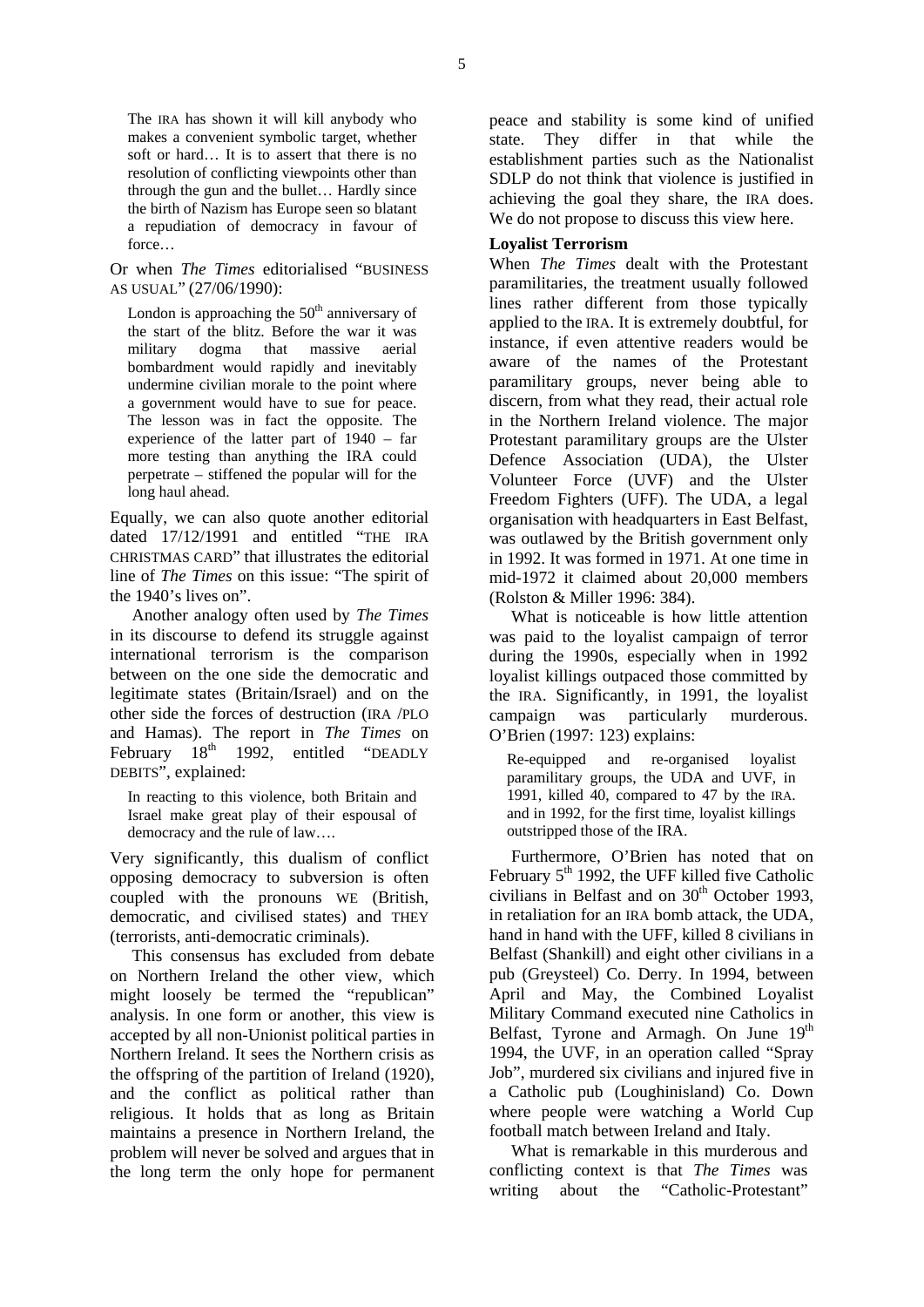conflict, which, the reader was told, the British were preventing from getting out of hand. The consensus *The Times* adopted here resembled that of the British government. Britain chose to ignore the Protestant paramilitary groups as much as possible, as explained in Rolston and Miller (1996: 387):

Britain's reluctance to tackle the UDA was not based on ignorance of its activities. After all, the police came from the same community as the UDA; contact between them was frequent, information was exchanged, and by the mid-1970s the security forces had a wealth of often detailed data on the organisation. The British view of the Northern crisis as a purely sectarian war initiated by the IRA allowed them to maintain that the Protestant violence was a product of IRA violence so that it was essential to concentrate on stopping the IRA.

All the mass communication techniques used by *The Times* in this class devoted to terrorism were threefold. Firstly, the "demonisation" of terrorism – the latter is closely linked to the IRA and to the Catholics in Northern Ireland. In its representation of terrorism, *The Times* focused on the amoral characteristics of its actors (terrorists) and neglected the political and ideological aspects of the Northern Ireland conflict. Secondly, the "decontextualisation" and the "demonisation" of Northern Ireland terrorism with reiterated parallels between the IRA and worldwide dictators such as Saddam Hussein and especially between the IRA and the Nazis. Thirdly, the representation of terrorism is shown by the reiterated use in the daily editorials of the pronouns "we" and "us" as opposed to "they" and "them". Most of the time "we/us" referred to "the British/the Democrats" and the "civilised world" diametrically opposed to "they/them" that referred to "the Northern Ireland IRA members /Catholics/terrorists and murderers".

These aspects of the representation of republican terrorism by the *Times* remind us of Curtis' theory: they showed what Curtis called the "stigmatisation" of the Republican movement in the British press.

However, other aspects in *The Times'* discourse partly illustrate Cottle's perspective on mass communication. If Cottle accepts the fact that some media focused on violence, this approach, according to him, cannot then be generalised to all the British media as suggested by some findings in that field. In fact, editorials are quite diverse in their styles or textual strategies, and that is part of the point for suggesting a distinctive voice for *The Times*. For instance, in the next lexical class on the Northern Ireland constitutional status, we see that the *Times* deals with a topic other than terrorism.

# **3.3 The Northern Ireland Constitutional Status**

Another semantic class (557 *ecus)* dealt with the constitutional and administrative proposals to solve the Northern Ireland Conflict: *The Partition*. This political issue was heavily present in *The Times* editorials in the period between 1992 and 1993, and then reappeared in 1995. The semantic field that constituted this class showed that *The Times* was hostile to the British Direct Rule of the Province (1972). It considered this ruling system as an economic and political burden on Westminster. The only solution was then a devolved rule to the Province based on establishing mutual consent. For *The Times*, the major obstacles to a devolved rule in the Province were Articles 2 and 3 of the Irish Constitution, the Republic's claim to Northern Ireland. *The Times* urged the Irish Government to abrogate them. At the same time, *The Times* was very hostile to any amendment of the 1920 Government of Ireland Act, which divided Ireland into two parts. It seems that *The Times*, in its semantic strategy, described the people of Northern Ireland as being neither British nor Irish but "a world apart". That was why *The Times* defended the idea of devolved rule and even independence for the Province. On this point, the analysis of *The Times* proved to be right, since Articles 2 and 3 of the Irish Constitution were abrogated in 1998 and devolved rule was established in the six counties (the Good Friday Agreement, April  $10^{th}$  1998).

In its editorials *The Times* reviewed the Anglo-Irish efforts and agreements that were meant to help resolve the northern conflict. It revealed then, through its criticism of those Anglo-Irish attempts, its ideology and position on how the Northern Ireland constitutional issue should be addressed.

The Anglo-Irish Agreement (Hillsborough 1985), supposed to bring the protagonists to the negotiating table in Northern Ireland, was a total failure. Hillsborough was rejected by all the unionist parties and the Republican Sinn Féin. Only the nationalist party SDLP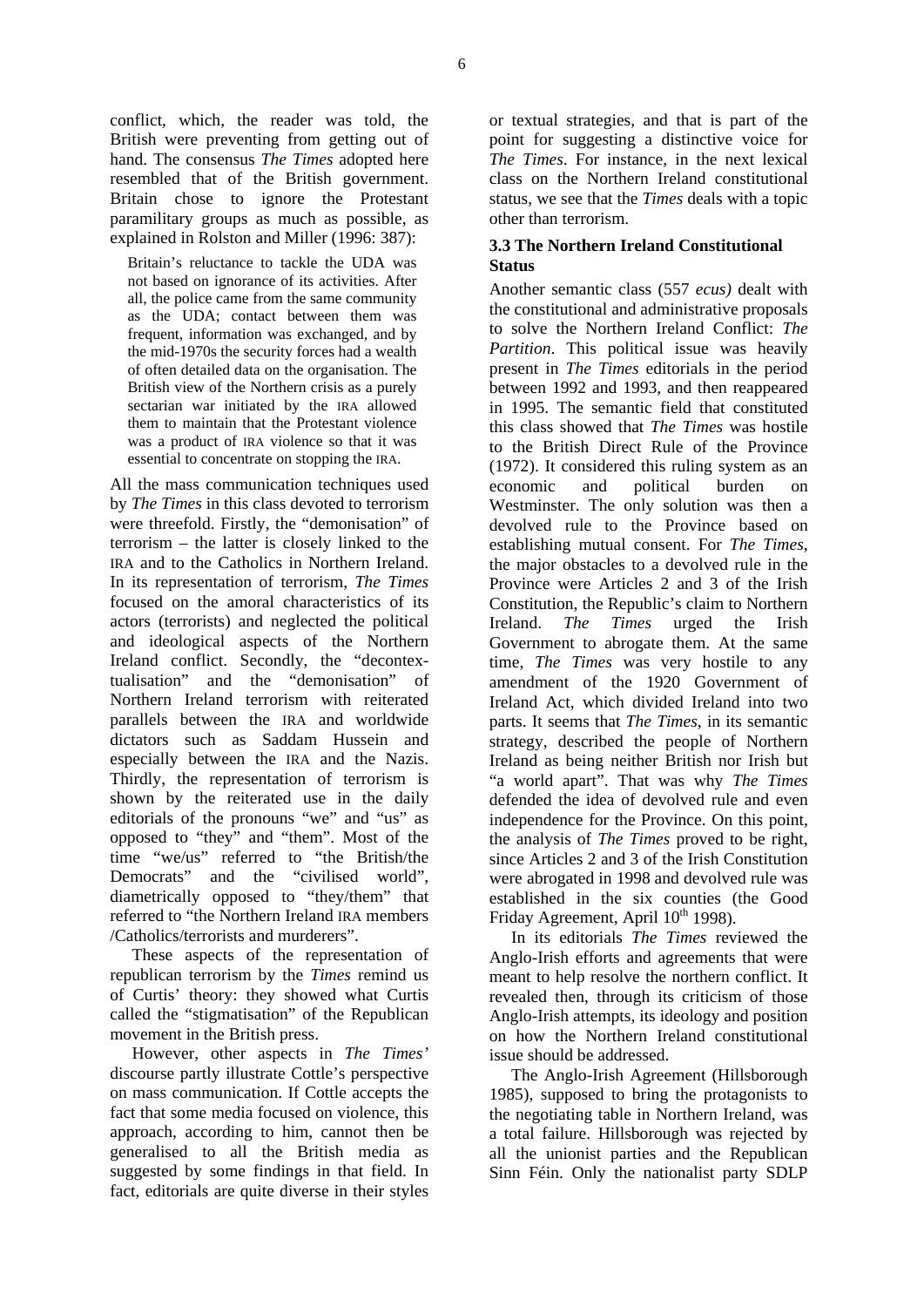led by John Hume found it acceptable. The Unionists refused what they considered to be a capitulation, which allowed Dublin to present an Irish dimension on affairs in the north. On the opposite side, Sinn Féin rejected Hillsborough on the grounds that it reenforced the British/Unionist "veto" over the Irish self-determination aspirations. Consequently, the political situation in Northern Ireland was stalled. During the 1990s, Westminster made efforts to get things moving again. The Secretaries of State for Northern Ireland at that period, Mr Brooke (1989-1992), and his successor, Mayhew (1992-1996), attempted to bring all the parties to the negotiating table. What was then known as Brooke's initiative, and carried on by Mayhew, proposed a threefold approach to addressing the Northern Ireland conflict. Firstly, talks between all the protagonists in Northern Ireland. Secondly, North/South talks (Belfast/Dublin), and thirdly, East-West talks involving Dublin and London. In order to entice all the Northern Ireland parties to the negotiating table, Brooke promised the Unionists that they would modify and even nullify Hillsborough if multiparty discussions lead to an agreement. On the other hand, and to push the Republicans to negotiations, he invited Sinn Féin to multiparty talks on the condition that the IRA abandoned violence. Moreover, Brooke declared that Britain had neither economic nor strategic aims in Northern Ireland and that the essential goal of Britain was to bring peace to the Province and help all the conflicting parties to find a multiparty resolution to end violence. Despite all these efforts in search of a constitutional resolution of the conflict, Brooke and his successor Mayhew failed to bring the Northern Ireland communities to the negotiating table and they definitively abandoned "The Three strands Talks". The origins of the failure were then interpreted by *The Times* as stemming from a lax Westminster facing the eternal refusal of the protagonists to negotiate. Despite the fact that *The Times* supported a transfer of power to a democratically elected Northern Ireland Assembly, it rebuked the lethargic means used to achieve that purpose. According to *The Times*, only strong measures could bring the Northern Irish to the negotiating table. *The Times* suggested that London should issue an ultimatum to all parties in the conflict to

discuss and find a compromise or the British State would impose its own resolution upon them. Moreover, *The Times* considered in its editorials that Direct Rule –instituted since 1972 by Westminster in order to govern the Province– has not been a convenient and durable solution. *The Times* asserted that Direct Rule had become a hurdle to the emergence of new alternatives in the approach to the conflict resolution. *The Times* editorialised that because the conflicting parties in Northern Ireland were aware of the fact that if they refuse the compromise, Direct Rule would result. According to *The Times,* Direct Rule as an alternative remained an obstacle to any progress. Besides, *The Times* commented that not only was Direct Rule not a solution to the Northern Ireland conflict, but it was a burden to the British economy and it also participated in tarnishing the British image in the eyes of the international communities. In an editorial entitled "THE END OF PATIENCE" (04/07/1991), *The Times* report ran:

They *[the talks]* also failed because, for 15 years, all Ulster parties had a greater interest in continued Direct Rule than in any possible alternative. Britain alone had to pay the subsidies and suffer the international ignominy.

What also emerged from *The Times* analyses on the Northern Ireland constitution issue were "the hurdles" encountered by the Northern Ireland conflict. Apart from the British laxity condemned by *The Times*, Articles 2 and 3 of the Irish Constitution were equally considered by the newspaper to be major obstacles to any peaceful and democratic resolution of the conflict.

#### **Articles 2 and 3 of the Irish Constitution (1937)**

As mentioned above, the Hillsborough agreement (1985) was rejected by the majority in Northern Ireland: all the unionist parties and by Sinn Féin (Catholics). The Unionists (Protestants) feared the "Irish dimension" granted to Dublin by that agreement. An Irish dimension, which, however, was but a consultative one with no legal power. The Unionists then refused any discussion because of Hillsborough and its Irish dimension. In order to defuse the situation *The Times* proposed that the Irish Republic abrogated its Articles 2 and 3, which stipulated that Northern Ireland and its territorial seas were part of the Irish Republic. According to *The*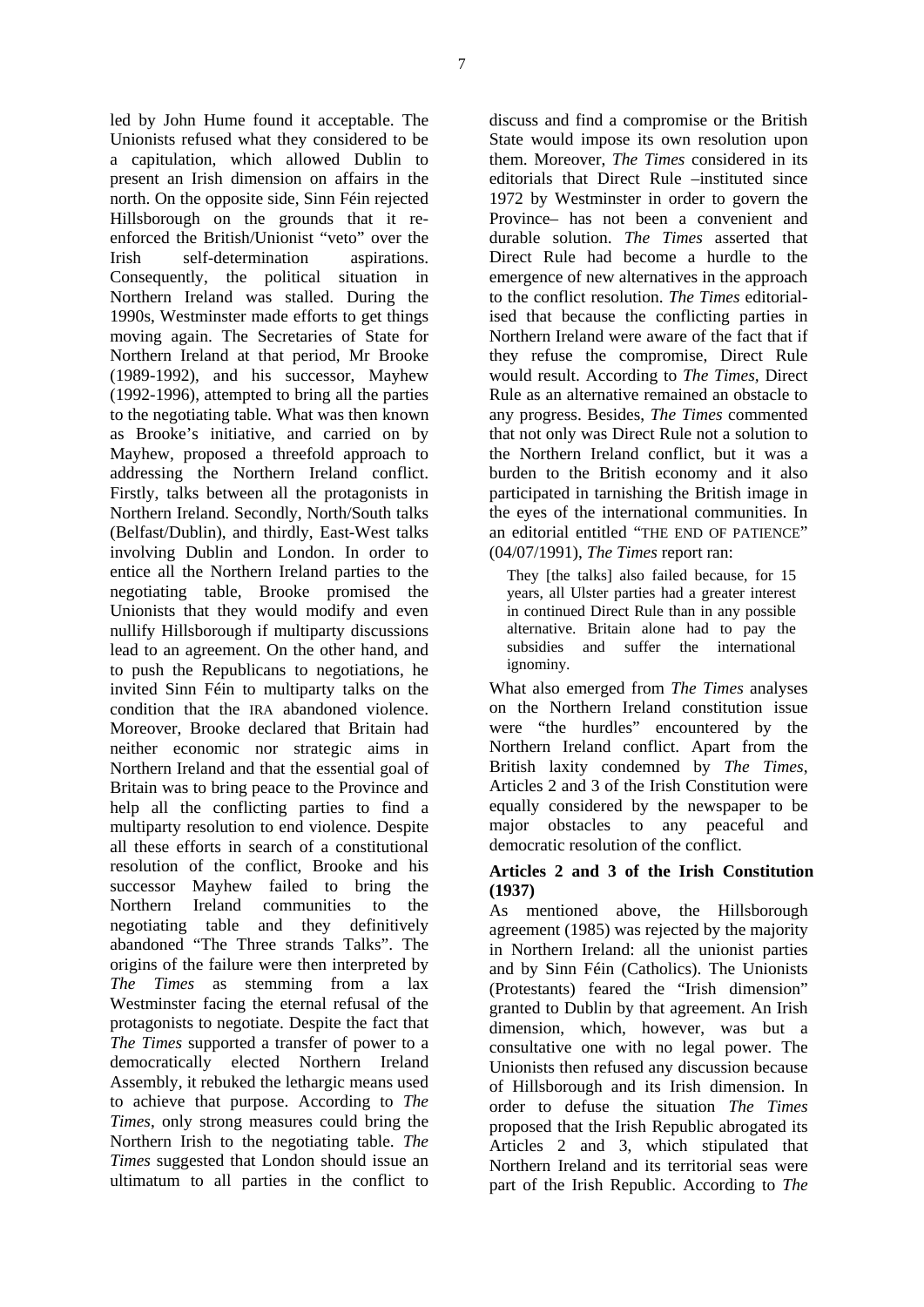*Times*, once those articles were nullified or amended discussions on the Northern Ireland conflict would be more balanced and all the Unionists would agree then to talk with Nationalists and Sinn Féin. In an editorial entitled "IRELAND EXPECTS" (06/05/1992), *The Times* asserted:

None of the parties is now against power sharing in principle, even if they cannot agree on the details. What mainly divides them is<br>the "Irish Dimension" the form of the "Irish Dimension" involvement of the Irish government in Northern Ireland's affairs. A contribution to the present constructive mood that Dublin obviously ought to make is an adjustment of the claim in its Constitution to govern the whole of Ireland. An aim is legitimate, a "claim is not".

This is why, for instance, *The Times* was delighted by the Irish Foreign Minster's (Dick Spring) announcement when he declared in October 1993 that he was ready to review Articles 2 and 3 of the Irish Constitution. It then published an editorial entitled "WHOSE PEACE?" (30/10/1993) and commented:

This week, Dick Spring, the deputy prime minister and foreign minister, reopened the vexed question of Articles 2 and 3, which assert the Republic's constitutional claim to the province and have long been a stumblingblock to productive negotiation with the Loyalist community. The Irish government has also firmly acknowledged "once and for all the freedom of Unionists to withhold their consent" to change. This recognition, appears to mark a new realism and clarity in some areas of Dublin's diplomatic thinking.

But when one year later the Irish Prime Minister, Mr Reynolds in an interview in *The Irish Times* (June 21<sup>st</sup> 1994), proposed abrogating Articles 2 and 3 on the condition that Dublin would have an executive role in Northern Ireland's affairs, *The Times* then condemned that declaration and simply demanded the abrogation of the two Articles with no compensation at all, neither to Dublin nor to the Nationalists (SDLP) and the Republicans (Sinn Féin) in Northern Ireland. *The Times* firmly opposed the political perspective suggested by the Irish Prime Minister and refuted any kind of compensation in return for the abrogation of Articles 2 and 3. For instance, it rejected the idea of amending the (British) Government of Ireland Act (1920), which stipulates that Northern Ireland is part of the United

Kingdom. The day after Reynold's revelation, *The Times* headlined "ARTICLES OF POOR FAITH: Britain Should Reject the Deal Proposed by the Taoiseach" (22/06/1994). Its report ran:

In the interview, Mr Reynolds demanded a cross-border authority in return for rescinding Articles 2 and 3 of the 1937 Irish Constitution… Yesterday the Taoiseach came closer to spelling out the conditions, which the South would try to exact from the British Government and the Unionist community. He expected "institutional links between North and South" which – crucially – would have "executive powers"…. It would involve major amendment of the 1920 Government of Ireland Act. This proposed bargain should be rejected by British Ministers.

To sum up, *The Times* quite simply demanded the repeal of Articles 2 and 3 while defending the Government of Ireland Act. By its argumentation *The Times* was then defending the British and the Unionists' interests. It adopted similar positions to those of the Unionists and Westminster when it came to editorialise on the constitutional status of Northern Ireland. The Unionists and the British government banned and abhorred the two Irish Articles, as did *The Times*. For instance, the newspaper has always asserted solemnly that those two Irish Articles were shameful, scandalous, anachronistic and not worthy of European noble values and nations. In an editorial entitled "TROUBLES AHEAD" (23/08/1994) *The Times* editorialised:

Articles 2 and 3 of the Irish Constitution… Are an outrageous anachronism of which any modern European state should be ashamed.

We can also quote *The Times*, which also confirmed in "ARTICLES OF POOR FAITH" (22/06/1994) that:

Articles 2 and 3, which were recently declared a "constitutional imperative" by the Irish Court, are an outrageous anachronism rather than a legitimate bargaining chip. For Ireland to claim territorial rights over part of another European Union member state also makes a mockery of its high-minded aspirations as a European nation.

Other editorials conveyed the same ideology upon the constitutional status of Northern Ireland but what is remarkable and striking is the similarity between the discourse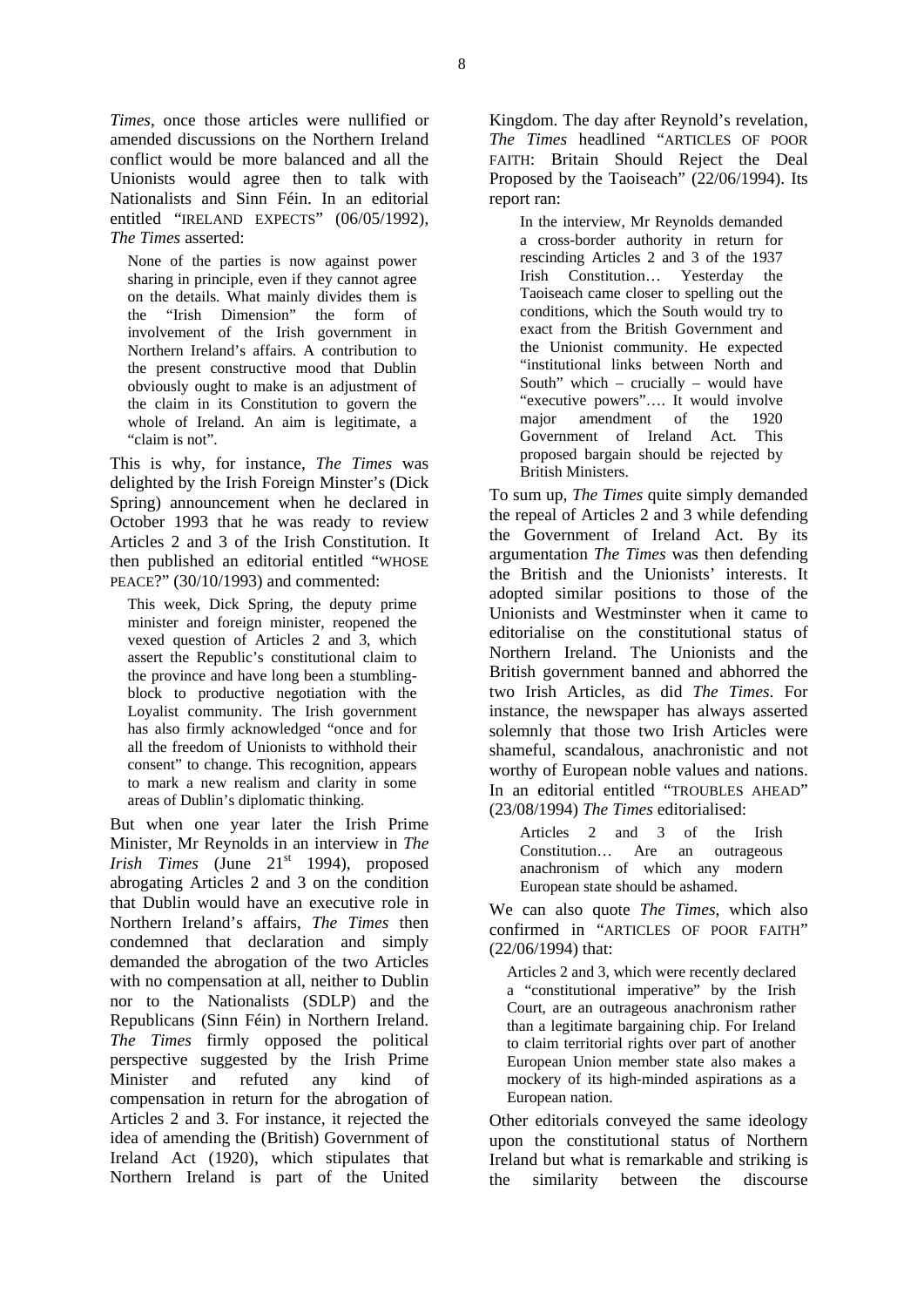developed by *The Times* and that of the Unionists and their sympathisers. For instance, Mr Molyneaux, the UUP's leader at the time, declared (Molyneaux's declarations published in *The Irish Times* on October 29<sup>th</sup> 1991 and cited in McGarry & O'Leary 1995: 95):

Eire's claim to Lebensraum – is the equivalent to Hitler's claim over Czechoslovakia.

As we have seen above, this analogy with Hitler was also used by *The Times* when it compared the Republicans with the Nazis. Mr Paisley, the leader of the unionist party DUP has the same analysis (cited in McGarry & O'Leary 1995: 99):

The Government of the Republic of Ireland claims illegally the territory of Northern Ireland, which is part of the United Kingdom, and therefore that obstacle must be removed before a new and good relationship can exist with the Irish Republic.

#### **3.4. The Times and the peace process**

Another semantic class (495 *ecus*) dealt with the negotiations that took place between the British Government and Sinn Féin in order to convince the IRA to abandon political violence. It was a dominant theme in *The Times* editorials during 1994-1995. *The Times* showed here its hostility very specifically to the Republican Party, Sinn Féin, and its terrorist wing: the IRA. In its discourse, it excluded Sinn Féin from any negotiations. The IRA declared on August  $31<sup>st</sup>$  1994, a "complete cessation" of its activities, which means implicitly that it could resume terrorist acts. In short the IRA declaration did not equal a permanent abandonment of violence. Consequently, *The Times* rejected the IRA's proposition on the grounds that it was not a "permanent cease-fire" and demanded at the same time that the IRA surrender its arms.

At the same time the "Protestant" Loyalist terror was roughly present in *The Times* discourse, which means that it was somehow extirpated. This onesided representation makes the reader feel that the only "culprits" in the conflict are Sinn Féin/IRA. Indirectly, the other parties, notably the Unionists, were presented as "innocent" since they were not castigated as much as the Republicans (Sinn Féin/IRA). Moreover, and even though many positive steps were achieved during the Northern Ireland peace process, *The Times* discourse focused on the negative side of the conflict. The reasons behind *The Times'* preference for this discourse remain ambiguous and perhaps ideologically motivated.

# **The representation of Sinn Féin and its political leaders**

Generally speaking, the Republican Party is represented by *The Times* as the principal hurdle to any peace process in Northern Ireland. The reasons given by *The Times* are the irredentism of Sinn Féin and its support for terrorism. All the arguments of *The Times* were founded on this principle, hence its consistent anti-republicanism. Republicans were heavily included in *The Times* (26 editorials out of 27 linked to terrorism were about Sinn Féin/IRA). And at the same time they were ideologically excluded. In its representation of Sinn Féin, the newspaper opted for a discourse of exclusion, which is founded on the terrorist past of its leaders, Gerry Adams and his Deputy Martin McGuinness. *The Times* maintained its representation even after the IRA's cease-fires (August 1994 and July 1997), since these two cease-fires did not mean a definitive abandonment of violence.

# **McGuinness: A terrorist proud of his criminal acts**

During the peace process, every time a Republican delegation met or was scheduled to meet with British officials, the Sinn Féin negotiators' efforts were systematically questioned by *The Times* discourse. The criminal and the prison past of its members were recalled. For instance, when on December  $9<sup>th</sup>$  1994, British officials met with Sinn Féin members in Belfast, the following day *The Times* reacted immediately by publishing an editorial with the evocative title "THE ROAD TO STORMONT: Never Forget How Sinn Féin Reached The Peace Table" (10/12/1994). The editorial about the delegation led by McGuinness is unequivocal:

The party is taken seriously by the British Government because it is the political wing of the most murderous and well-organised terrorist group in the world. Of the five republican delegates yesterday, three have served prison sentences for the IRA offences…

One can notice here the abusive use of the superlative "most"... in the World. Certainly, no one could justify the terrorist acts of the IRA, but there are other terrorist groups, which are more powerful than the IRA. Moreover, *The Times* depicted Sinn Féin as a small unpopular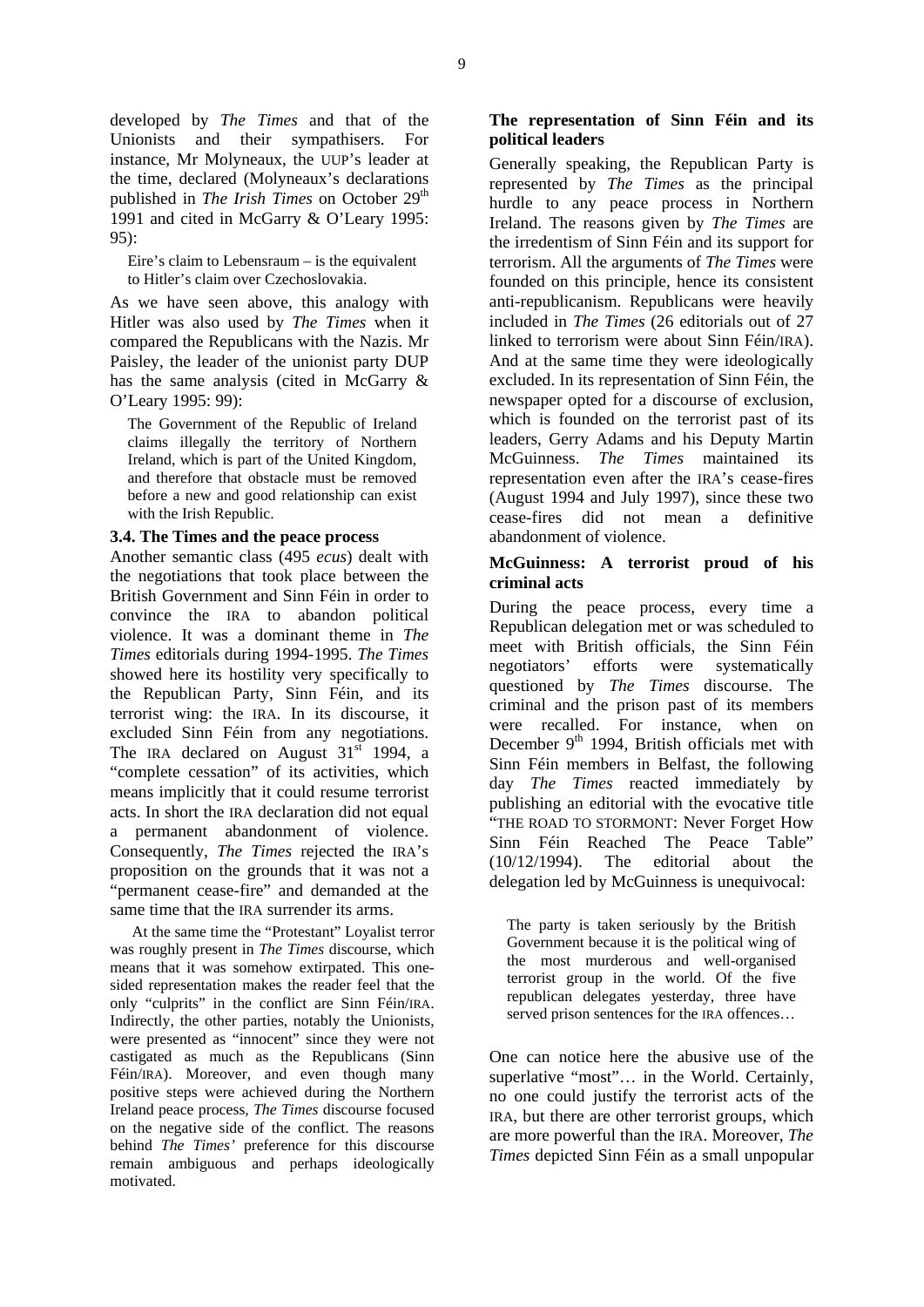Marxist party with no electoral support. It only achieved notoriety for terrorist acts.

Since the meeting of December  $9<sup>th</sup>$  1994 between British officials and a Republican delegation, McGuinness and his comrades have been targeted by *The Times*' acerbic criticism. They were systematically presented as "ex-cons, ex-criminals, ex-terrorists proud of their criminal organisation", even when they were secondary themes in *The Times* editorials. This kind of phrases became a systematic reflex in *The Times* discourse when it came to dealing with the republican leaders. Every time the name of McGuinness was mentioned in the editorials of *The Times* it was accompanied by a summary of the Sinn Féin deputy leader's past. *The Times* acted as if the personality of McGuinness needed "explanatory instructions" to help its readership understand how the Sinn Féin leaders "functioned" and would "function" in the future. The phrases used to depict McGuinness – elected Minister for Education to the Northern Ireland Assembly (1998) – were hammered out and seemed to act as a slogan. They were meant to give a "condensed summary" of what a republican leader could be. Thus, what a reader could recall once he had finished reading an editorial from *The Times* are the following phrases: "Republicans are ex-prisoners and terrorists proud of their criminal acts."

For instance, we can quote here an editorial that illustrates this discursive strategy used by *The Times*: "THE PIKE IN THE THATCH. Time for a Symbolic Act of Good Faith by Sinn Féin" (26/04/1995). It ran:

The delegation, which is expected to meet Michael Ancram, may include three people convicted of IRA offences. It is likely to be headed by Martin McGuinness, a senior member of Sinn Féin who has been jailed in the South in 1973 for his membership. At the time he said he was very, very proud of his association with that murderous organisation.

Or this excerpt taken from "HISTORIC HANDSHAKE" editorial (11/05/1995):

(…) Three of yesterday's Republican delegation have been convicted of IRA offences. Its leader, Martin McGuinness, has twice been found guilty of IRA membership and told a Dublin court in 1973 (…) He was "very, very proud" of his association with that criminal organisation.

These excerpts illustrate the negative representation of Sinn Féin in *The Times*. The message of *The Times* emphasizes the terrorist acts of Republicans in order to marginalize their political claims and finally exclude them from the negotiating table. This kind of social representation model adopted by *The Times* has probably a more global aim, which is to depoliticise the Republicans' political claims. In fact, nothing was said about McGuinness's ideology nor the political line of the party he represents. This political representation of the Republican movement was not only limited to McGuinness; the Sinn Féin President, Gerry Adams, was represented in the same way.

#### **Gerry Adams: A hypocritical leader**

Once again, as it did with McGuinness, *The Times* recalled the criminal essence of the Republican leader. Though he committed himself to talks, Gerry Adams remained, according to *The Times*, a terrorist with a "hidden agenda", who behaved deceitfully. He had all the appearances of a peaceful negotiator but behind the scenes he supported the IRA. He was presented as a man of political intrigues and accused of playing a double game in the peace process. In short a man who cannot be trusted at all. *The Times* editorialised "TIME TO DECLARE" (02/02/1994):

(…) The Armalite-and-ballot-box strategy which Mr Adams has master-minded (…) Mr Adams has already promised Americans that Sinn Féin is the party of peace… Hours after he made his hypocritical pledge to camera, the IRA launched a mortar against troops in CO Down.

Stylistically speaking, *The Times* used an allusion technique. It very often referred indirectly to Gerry Adams as masterminding terrorist attacks. For instance, in "CEASE THE HYPOCRISY" (01/04/1994), it used a narrative style that easily allowed the reader to infer that there were links between Gerry Adams, Bomb attacks and the IRA:

While he (Gerry Adams) and his colleagues have dithered and obfuscated on every platform available to them, the terrorists have carried on their work undeterred.

Certainly one could neither neglect the existing links between Sinn Féin and the IRA nor the ambiguity of the Republicans at the beginning of the 1990s peace process nor McGuinness's prison past. However, one could be surprised at the fact that *The Times* sometimes focused its analyses on terrorist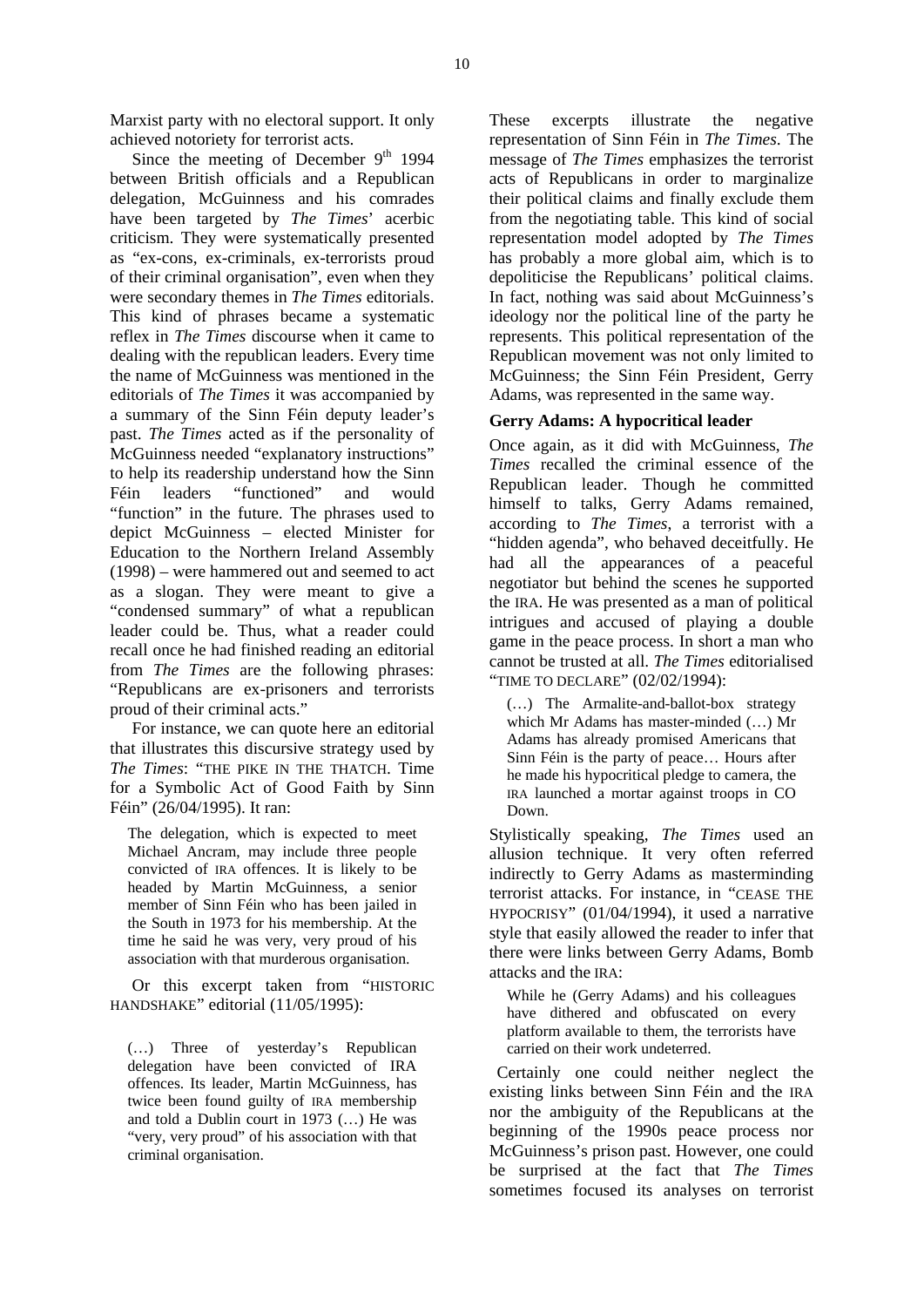aspects while ignoring the efforts and progress made by Dublin, London and Northern Ireland parties who committed themselves to the peace process. Did *The Times* change its negative representation strategy of Sinn Féin after the IRA's cease-fire? Consequently, we will examine the representation of the Republican Party before and after the IRA's cease-fire.

# *The Times* **and the representation of the Republican Party before and after the IRA's cease-fire**

When they signed the Anglo-Irish Declaration (on December  $15<sup>th</sup>$  1993), the British and Irish plenipotentiaries hoped for a permanent end to the violence. Their main aim was to create a peaceful and democratic framework in order to allow talks between parties in Northern Ireland. *The Times* then focused upon the IRA's arms and Sinn Féin. Though the prevailing discourse of *The Times* was initially in favour of a permanent IRA cease-fire as a precondition for Sinn Féin joining the peace talks, the paper changed its strategy. Its initial discourse grew quickly into a rejection of Sinn Féin/IRA from the negotiating table on the grounds that they were imbued with murderous cultures and consequently it was impossible for them to abandon terror acts. For instance, in its editorial (11/01/1994) entitled "TIME TO CLARIFY. Sinn Féin Procrastination Should be Tolerated No Longer", *The Times* affirmed that Sinn Féin was a hypocritical party with a double discourse:

In fact, the likelihood that Sinn Féin will renounce violence and join the peace process is diminishing daily… The vacillation of republican political leaders since the Declaration has merely betrayed their reluctance to abandon the familiar "ballot and bullet".

The Sinn Féin representation that emerged from *The Times* editorials was that of a "zigzagging" party, which played at being politically sincere. In short, it is an untrustworthy organisation. *The Times* then explained in its editorial "THE IRA ANSWER" (10/03/1994):

Since John Major and Albert Reynolds, the Taoiseach, signed their Declaration in December, Sinn Féin has sought to nurture an atmosphere of suspense and uncertainty.

Or in its editorial "VERY MUCH DEAD" (26/07/1994/):

The Declaration signed in December by John Major and Albert Reynolds reflected the belief that Sinn Féin was ready to renounce violence in return for a place at the negotiating table. Sinn Féin has exploited this misconception mercifully, hinting that it wishes to join the peace process without accepting the clear preconditions set out in the Declaration… The British and Irish governments were mistaken to woo the party in the first place.

Stylistically speaking, *The Times* used almost the same words to depict Sinn Féin, their leaders and the IRA. This shared semantic field seemed to highlight an ideological *fusion* and cohesion of all the republican groups, which were considered as a monolithic group at the service of terror with no hope of change.

Even though the Anglo-Irish Declaration (1993) invited all the Northern Ireland parties and organisations linked to terrorism to abandon violence, *The Times* presented it as though it were exclusively addressed to Sinn Féin/IRA. *The Times* questioned at the same time the role of the Declaration on the "Republican men of terror" to abandon violence. *The Times* urged the British Prime Minister to give up the Declaration and change his strategy in the peace process. It editorialised "THE IRA ANSWER" (10/03/1994):

The sooner the Prime Minister ceases to delude himself the better. The Declaration has failed in its purposes… Dublin must remember its promises to take appropriate action – meaning security measures – if the initiative failed… The Republican gauntlet has been thrown down at Mr Major's feet. Having invested so much capital in a failed peace process, he must show he is willing to invest energy in a quite different approach.

Dublin and London were then warned that only a security approach to the conflict during this peace process would be reliable and efficient against the IRA's terror. *The Times* rejected the idea that the IRA would be seduced by the Declaration and would renounce violence. This was the statement of *The Times* on Sinn Féin/IRA before the republican cease-fire (August  $31<sup>st</sup>$  1994). So what about the representation of Sinn Féin/IRA by *The Times* after the cease-fire? Visibly, *The Times* did not significantly change its attitudes towards the Republicans. Before the IRA's cease-fire, it suspected the intentions of Sinn Féin/IRA. Consequently, it was impossible for the IRA to make a peaceful move and announce a cease-fire. When the IRA declared its cease-fire, *The Times* seemed to be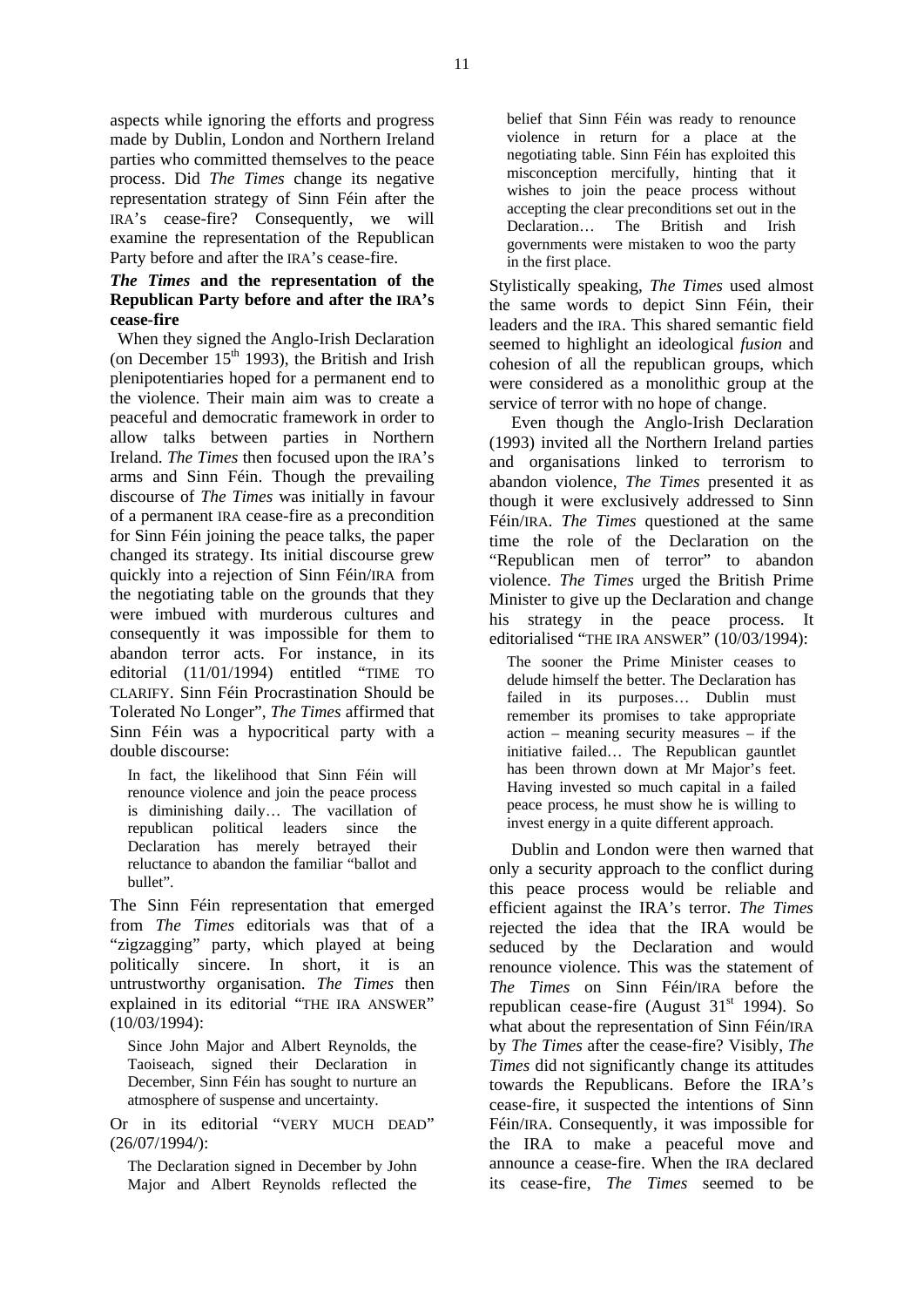surprised and adopted a radical stance arguing that a cease-fire was not enough and that the IRA should disarm. This shift reflected the Unionists' point of view that demanded the IRA's disarmament as a precondition for Sinn Féin joining the negotiating table. John Major, to secure his majority in the British Parliament, supported the unionist exigencies. The IRA's disarmament quickly became a central question among the British officials and the Unionists. It was because of that disarmament issue that the Northern Ireland Assembly (created after the Good Friday Agreement 1998) was blocked for a long time and then suspended in October 2002. However, in the Anglo-Irish Declaration (1993), by which London and Dublin expected an end to violence, there was neither explicit nor implicit allusion to disarmament of any republican or loyalist terrorist organisation. The signatories of the Declaration asked for an end to the violence in order to set up a propitiated framework for a peace process and discussion on the Northern Ireland conflict.

The day after the IRA's cease-fire the discourse of *The Times* became very demanding. On September  $1<sup>st</sup>$  1994, in an editorial entitled "AFTER THE CEASE-FIRE: Hopes and Perils About Ulster", *The Times* argued:

(…) A priority in the weeks ahead must be the establishment of an arms dump where paramilitaries can deposit their weapons and explosives to be destroyed, without fear that they will be used as evidence in court.

The radicalisation of *The Times vis-à-vis*  the Republican paramilitaries after their ceasefire went hand in hand with the daily ideology. In fact, *The Times* has always abhorred any participation of Sinn Féin in the peace process. Also, it advised the British government not to negotiate with Sinn Féin. *The Times* stand on Sinn Féin/IRA reflected unionist positions. The Unionists rejected any idea of negotiating or governing with a terrorist party.

*The Times* seemed then to make use of a subtle ideological manoeuvre implicitly supporting the unionist standpoint and at the same time ideologically excluding Sinn Féin from the political arena. *The Times* highlighted the republican terrorist culture, present and past, in order to bolster its positions. It argued that the long republican terrorist past was a huge obstacle to changes in IRA/Sinn Féin ideology since they could not abandon so quickly a terrorism culture they had been imbued with for many generations. In these conditions, and to resolve this dilemma, *The Times* advised that the IRA should deposit their arms in order to be destroyed.

It is then not very surprising that a few months after *The Times* recommendations on "the necessity of disarming the IRA" that British officials became very demanding and adopted the same viewpoint defended by *The Times*.

Thus, during talks with Sinn Féin members (09/12/1994), Deutsch (1998: 111) mentions that:

British officials met solemnly Sinn Féin members but they required the disarmament of the IRA as a precondition to any participation of the Republicans in discussions.

It is not sure that *The Times* has influenced British officials as far as the disarmament issue is concerned, but the coincidence of interests between the paper and the British politicians is a remarkable one.

Eventually, as above, the disarmament issue raised by *The Times* reflected the Unionists' position. Both *The Times* and the Unionists adopted the same discourse based on the fact that the IRA was not able to give up violence and subsequently Sinn Féin should be excluded from the peace negotiations. On this point, Deutsch (1998: 22) argues that disarmament:

(…) became a means to delay multiparty negotiations and on this issue London followed the unionist example.

#### **Cease-fire or not the pressure is on Sinn Féin/ IRA**

*The Times* stuck to its guns, defending the principal of "disarmament" because this was central to the peace process. In fact, *The Times*, politicians and analysts knew that at least at the beginning of a peace process and after a fresh cease-fire it was impossible for the IRA to surrender its arms. Knowing this, one could think that *The Times* used the disarmament issue as a means of putting pressure on Sinn Féin and excluding it from negotiations. In this way, and despite the fact that both the IRA and the Combined Loyalist Military Command were linked to terrorism, *The Times* focused on republican terrorism. Through its editorials, *The Times* put the IRA in the dock and questioned the seriousness of their cease-fire. In this way it could create a suspicious atmosphere by its discourse and arouse fears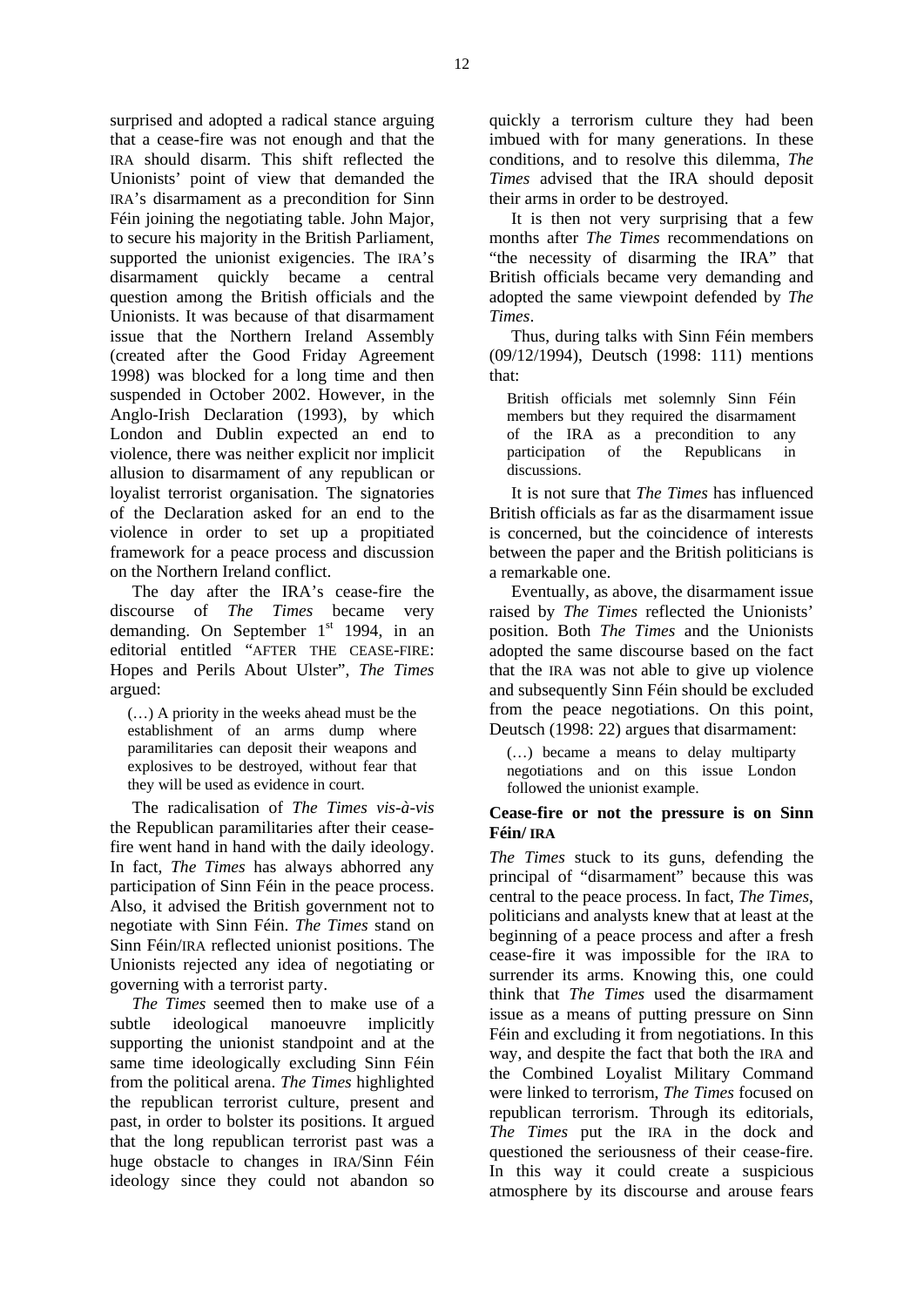among unionists in Northern Ireland. Also, Sinn Féin's political intentions were suspected, which did not help confidence in the Northern Ireland peace process. *The Times* argued, systematically, that Sinn Féin/IRA were hypocritical individuals who had "their hidden agenda" concealing their bad intentions behind cease-fire declarations. The paper used facts, statistics and the IRA's past and present to anticipate and make suppositions on the peace process. For instance, *The Times* recalled how the IRA in 1975 disrupted its cease-fire and even increased its attacks. It editorialised "PEACE IN THEIR TIME" (22/08/1994):

The IRA has often played – or hinted at playing – the cease-fire card. The so-called truce of 1975 was nothing of the kind: 247 people were killed and 2663 injured during the year. Christmas cease-fires have become a cynical institution ending in predictable bloodshed. The 72-hour cease-fire in April achieved nothing but more publicity for Sinn Féin.

Moreover, *The Times* reminded us of the fact that that the IRA's cease-fire on August  $31<sup>st</sup>$  1994 was not enough since it was not a "permanent" cessation of violence but only a "complete" cessation as the IRA declared it. *The Times* then conducted a campaign for the disarmament of all Northern Ireland terrorist organisations on the grounds that it was the only guarantee to secure a *permanent* cessation of terrorism. However the first targets were the republican terrorists. The following editorial titles illustrate that position: The "SEMTEX FOR LASTING PEACE: The IRA Must Surrender its Arms" (22/10//1994); "ROAD TO DISARMAMENT" (09/03/1995); "A PAUSE IN THE PEACE" (07/09/1995/); "AFTER THE VISIT" (30/11/1995); "IRA DISARMAMENT" (15/08/ 1995); "ADAMS THE KEY: Irish Republicans Must Open the Next Door to Peace" (15/08/1995). All the previous editorials were subsequent to the IRA's cease-fire.

With hindsight, one could realise that the idea of disarming the IRA was a strategy meant to exclude Sinn Féin. Disarmament was not part of the peace process exigencies. In fact, according to Deutsch (1998: 22), the principle of disarmament emerged from the pressure made by Unionists on Major who needed the Unionist MPs' support to secure his majority in the Parliament:

Undoubtedly the British had made important progress in their analyses as far as Republicans were concerned… But they surely were not able to predict the extent of Republican resistance to disarmament. It seemed that the principle of disarmament had never been put on the table during negotiations prior to the Anglo-Irish Declaration (1993). G. Adams and A. Reynolds, both of them affirmed it clearly and officially on several occasions.

O'Brien (1997: 144) confirmed the same analysis:

From the outset the Unionists had sought the complete disarmament and disbandment of the IRA before they would enter negotiations involving Sinn Féin. Soon during the exploratory talks with Sinn Féin, the British side began raising the question of decommissioning the IRA arms in advance of talks.

One could think that *The Times* discourse, like Sinn Féin, their leaders and the IRA was not a random one, but seemed to be a deliberate message to undermine any support for Sinn Féin. This judgement is founded on the nature of the text we have selected to study: editorials. In a newspaper, this kind of text is very demanding. It requires at least two meetings per day to decide on the subject of a leader, its title, and its contents; so the political and social representations of the Republicans are not due to chance. It is a well-organised discourse meant to reach public opinion, politicians and decision makers in a debate on society. Moreover, *The Times* is aware of the power of language and significantly asserted it in an editorial entitled "WARFARE WITH WORDS" (20/09/1990). Its comment ran:

Maintaining the "no war" policy (and its language) is crucial to victory over IRA terrorism and to normalising life in Northern Ireland. It is crucial to the moral supremacy of the security forces…But the continued criminalisation of the activities of the IRA is essential to British policy.

#### **Conclusion**

The study of the semantic classes in *The Times* provided by ALCESTE shows that the discourse of *The Times* was ideologically oriented and polarised. When it dealt either with terrorism or agreements such as the Anglo-Irish Declaration (1993) or with the cease-fires announced by the IRA and the Loyalist Military Combined Command and their disarmament, *The Times* focused on one category of protagonists: The Republicans.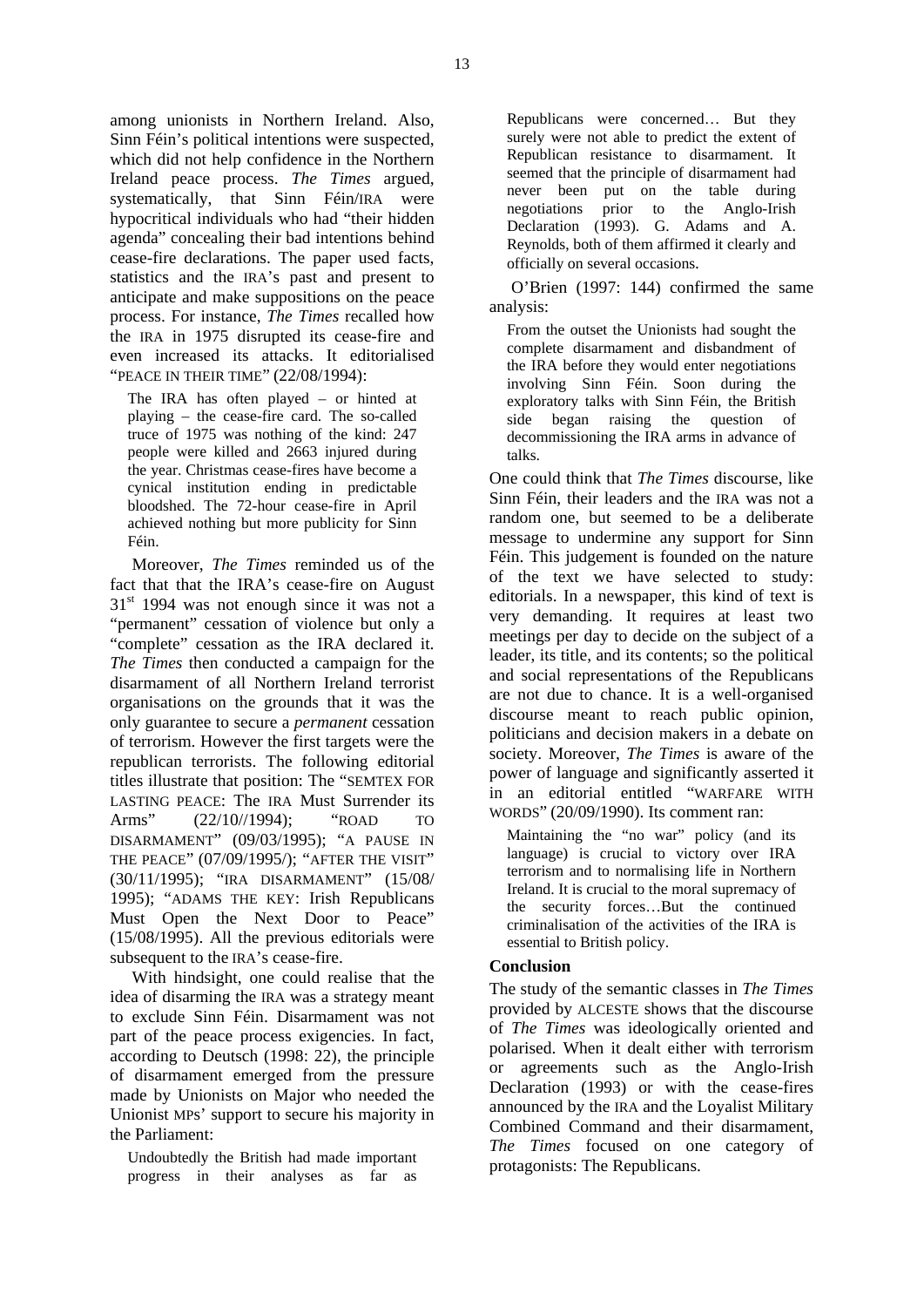With this kind of political representation of the Northern Ireland conflict the reader has the impression that Sinn Féin/IRA were the only conflictive actor in the province. For instance, *The Times* was careful not to stress loyalist terrorism and its actors and supporters such as the Ulster Democratic Party (UDP) and the Progressive Unionist Party (PUP) which are two political formations linked with terrorist groups: The Ulster Volunteer Force (UVF), The Ulster Freedom Fighters (UFF) and The Ulster Democratic Association (UDA). None of these loyalist organisations was significantly dealt with in *The Times* editorials.

Also, *The Times* argumentation on the conflict was founded on the hypothesis that Sinn Féin would never accept democratic principles. *The Times* bolstered its political viewpoint by systematically referring to the IRA's terrorist attacks while it avoided stressing loyalist terrorism which perpetrated spectacular attacks such as a loyalist rocket attack against the Sinn Féin offices in Belfast (29/03/1994), perpetrated by the UFF.

Finally, important nationalist and unionist parties were neglected in *The Times*' discourse. Peaceful parties such as the SDLP (nationalist), the UUP (Ulster Unionist Party) were relegated to a position of no importance. Does this mean that the British conservative press tends to focus in their media coverage of the Northern Ireland conflict on its symptoms (violence/ terrorism), while neglecting political analyses and peaceful efforts made by democratic and peaceful parties who represent the majority in the Province? We can argue that *The Times* expressed its deep political convictions on different points as far as the conflict was concerned. It clearly supported what it considered to be a sensible reflection on terrorism, on the peace process and on the constitutional status of the Province. It is not then a mere reporter of the Northern Ireland conflict without any ideology or subservient to the British government. On the contrary *The Times* criticised and even advised the British decision makers on the conflict every time it judged it necessary to do so. Thus, the editorials studied here illuminate a discourse of institutional power in the sense that emerges from, and in turn helps construct, *The Times'* claimed authority. And as Fowler (1991: 208- 9) put it: "That discourse is always representation from a certain point of view. This theory of structured representation is valid

for any discourse: I am not saying that newspapers are particularly 'biased' (even though most have a political axe to grind); all texts, e.g. physics textbooks, do-it-yourself manuals…children's books…are discursive constructions of some world. What is distinctive about editorials is not that they offer values and beliefs, but that they employ textual strategies which foreground the speech act of offering values and beliefs."

#### **Works Cited**

- Abassi, Zouhaïr. 2001. *Le conflit nord-irlandais à travers la presse britannique de qualité: le cas du Times et du Guardian (1990-1995)*. Doctorat Nouveau Régime (PhD). Université Toulouse le Mirail. France.
- Benzecri, Jean-Pierre. 1973. *L'Analyse des Données*. Paris: Dunod.
- Cottle, Simon. 1997. "Reporting the Troubles in Northern Ireland: Paradigms and Media Propaganda", *Critical Studies in Mass Communications*, 14, 282-296.
- Curtis, Liz. 1984. *Ireland the propaganda war: The British media and the battle for hearts and minds*. London: Pluto Press.
- \_\_\_\_\_\_. 1986. "British Broadcasting and Ireland, Curran et al. (Eds.), *Bending reality*. London: Pluto Press, pp.58-67.
- 1996. "Reporting Republican Violence", B. Rolston & D. Miller (Eds.), *War and Words*. Belfast: Beyond the Pale Publications.
- Deutsch, Richard. 1998. *Le sentier de la paix, l'accord anglo-irlandais de 1998*. Paris: Terres de Brume Éditions.
- Elliott, Patrick. 1977. "Reporting Northern Ireland: A study of news in Great Britain, Northern Ireland and the Republic of Ireland" UNESCO (Eds.), *Ethnicity and the media*. Paris: UNESCO, pp.263-376.
- Fowler, Roger. 1991. *Language in the News Discourse and Ideology in the Press*. London: Rutledge.
- Ghiglione, Rodolphe et Blanchet, Alain. 1991. *Analyse de Contenu et Contenus de l'Analyse.* Paris: Dunod.
- McGarry, John and O'Leary, Brendan. 1995. *Explaining Northern Ireland.* Oxford and Cambridge: Blackwell.
- O'Brien, Brendan. 1997. *A Pocket History of the IRA from 1916 onwards*. Dublin: The O'Brien Press.
- Reinert, Max. 1983. "Une Méthode de Classification Descendante Hiérarchique: application à l'analyse lexicale par contexte",